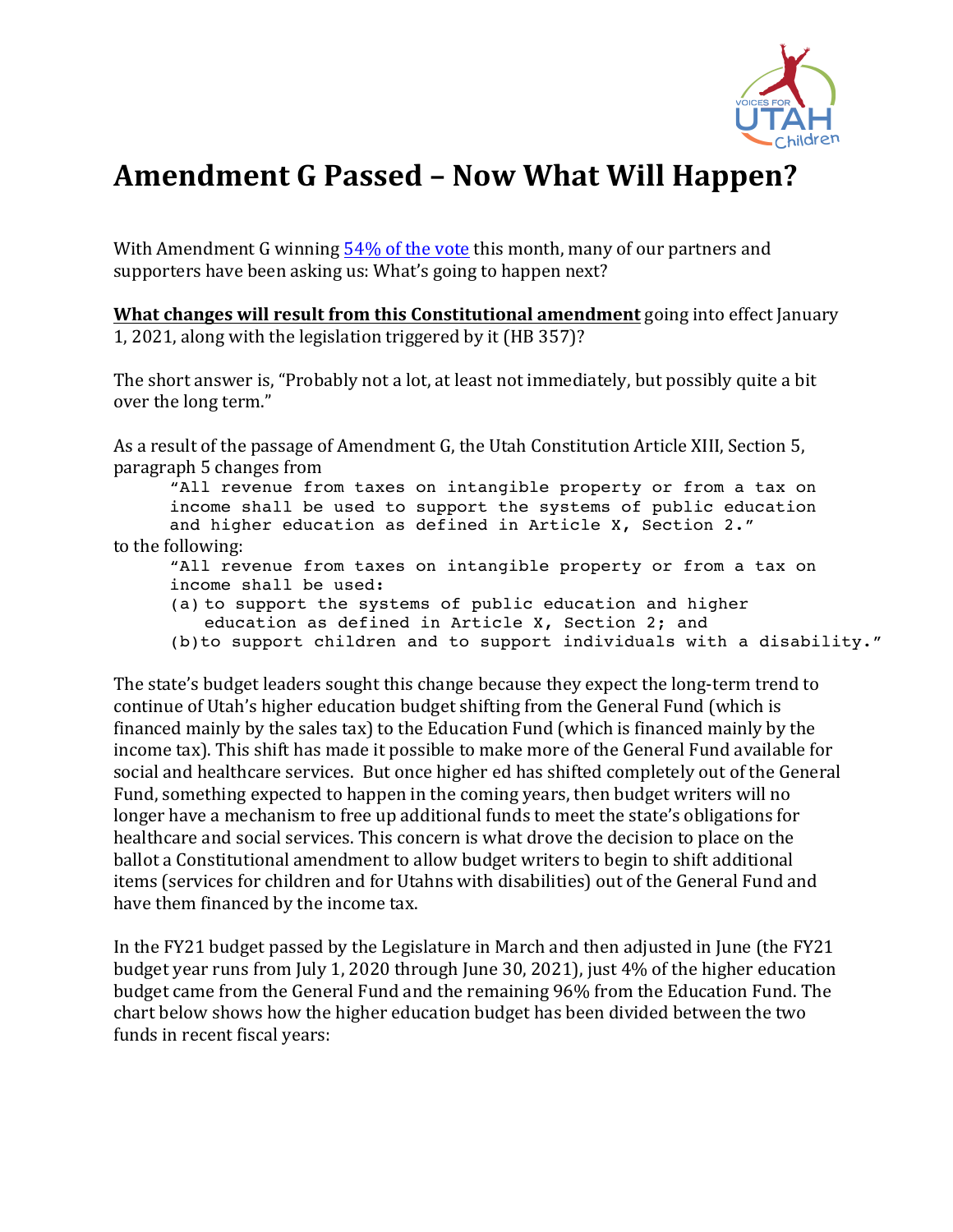|             | Higher ed           | Higher  | Higher ed             | Higher  | TOTAL GF+EF             |
|-------------|---------------------|---------|-----------------------|---------|-------------------------|
| Fiscal      | \$\$ from           | ed $%$  | \$\$ from             | ed $%$  | <b>HIGHER ED</b>        |
| Year        | <b>General Fund</b> | from GF | <b>Education Fund</b> | from EF | <b>BUDGET</b> (nominal) |
| <b>FY14</b> | \$374,793,300       | 48%     | 409,817,200<br>\$     | 52%     | 784,610,500<br>\$       |
| <b>FY15</b> | \$361,920,700       | 41%     | 513,034,000<br>\$     | 59%     | 874,954,700<br>\$       |
| <b>FY16</b> | \$232,830,900       | 25%     | 688,272,200<br>\$     | 75%     | 921,103,100<br>\$       |
| <b>FY17</b> | \$352,677,700       | 36%     | 616,822,900<br>\$     | 64%     | 969,500,600<br>\$       |
| <b>FY18</b> | \$280,228,700       | 27%     | 743,969,300<br>\$     | 73%     | \$1,024,198,000         |
| <b>FY19</b> | \$39,572,100        | 4%      | \$1,067,276,400       | 96%     | \$1,106,848,500         |
| <b>FY20</b> | \$499,671,700       | 44%     | 633,878,000<br>\$     | 56%     | \$1,133,549,700         |
| <b>FY21</b> | \$50,000,000        | 4%      | \$1,208,476,400       | 96%     | \$1,258,476,400         |

Source: Office of Legislative Fiscal Analyst annual publication "Budget of the State of Utah" at https://le.utah.gov/asp/lfa/lfareports.asp?src=LFAAR

While the trend has not been a straight line, the general direction has been to shift the higher education budget out of the General Fund and into the Education Fund. And, indeed, two of the last three budgets have seen 96% of the higher education budget come out of the Education Fund.

This trend has also been facilitated by the fact that income tax revenue has been growing faster than sales tax revenue.

Assuming these trends continue, we can expect to see the FY22 and future year budgets begin to make gradually increasing use of income tax revenue to finance social and healthcare services for children and Utahns with disabilities, two items that until now were only funded from sales tax revenue (through the General Fund).

## **What will be the impact of Amendment G on education funding?**

As part of the political deal that produced Amendment G, the Legislature passed HB 357, with implementation contingent on voter approval of Amendment G. HB 357 contains three main provisions intended to provide education advocates with compensation for losing the Constitutional earmark of the income tax for education:

1) It requires that "when preparing the Public Education Base Budget, the Office of the Legislative Fiscal Analyst shall include appropriations to the Minimum School Program from the Uniform School Fund... in an amount that is greater than or equal to:

(a) the ongoing appropriations to the Minimum School Program in the current fiscal vear; and

(b) ... enrollment growth and inflation estimates..."

This is intended to avoid what happened in the Great Recession a decade ago, when annual appropriations were not sufficient to keep up with inflation and enrollment growth, and it took almost a decade to restore real per-student education appropriations. 

2) It requires that 15% of education revenue growth go into a new "Public Education Economic Stabilization Restricted Account" to be saved for recessions until it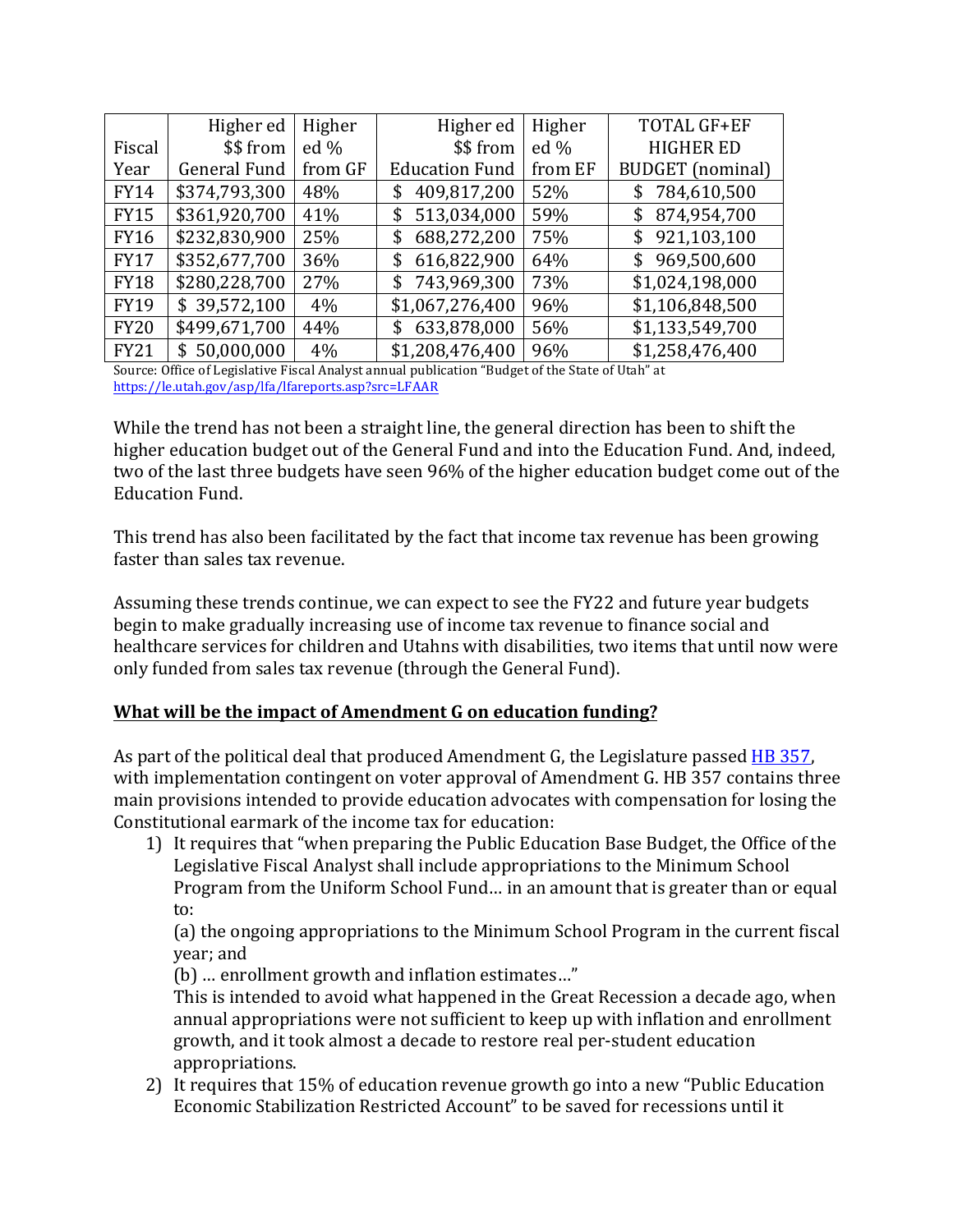reaches 11% of the full Uniform School Fund. This is intended to build up a new reserve fund of about \$400 million to finance the first commitment mentioned above, the commitment that education funding will always increase by enough to cover enrollment growth and inflation, even in times of recession. This new annual 15% savings requirement will mean smaller education funding increases in good times and larger ones in bad times, in effect smoothing out the annual changes in education funding. It does not change the overall amount available for education budgets over the full course of each economic cycle.

3) HB 357 allows local districts to reallocate capital funds to cover operating expenses in recession years. This is something that was allowed on a one-time basis in the Great Recession a decade ago. Now it will be allowed in any year when the Legislature makes use of the new Public Education Economic Stabilization Restricted Account. 

## **What impact will Amendment G and HB 357 have on funding for social and healthcare services for children?**

On the positive side, budget writers will now have increased flexibility to use income tax revenues that are now going to education for social and healthcare services for children and Utahns with disabilities. On the negative side, there are no new revenue streams and no rolling back of past tax breaks, and HB 357 does promise an increased commitment to education in recession years (presumably including the current one), so that seems to imply that there will be less available for everything other than education, at least in the short term.

## **What impact will this have in the coming year?**

This depends on how much revenue there is. Will there be enough new education revenue to cover inflation and enrollment growth? And if not, how will the state budget cover that commitment supposedly contained in HB 357 since the new Public Education Economic Stabilization Restricted Account does not yet have any money in it? The Legislature may face the same difficult choices as in the last recession a decade ago between funding enrollment growth and inflation in the education budget or funding life-saving social and healthcare services. And if they choose to keep their promise to fund enrollment growth and inflation in the education budget in the absence of sufficient education revenues, then that commitment will come at the expense of other areas of the state budget, such as social and healthcare services for children.

One wild card here is the question of how the calculations will be impacted by the unprecedented drop in student enrollment that was reported this fall. Student enrollment had been projected to grow by 7,000; instead it fell by over 2,000. This drop is probably a temporary blip due to the impacts of the COVID-19 pandemic. But the Legislature may see it as an opportunity to go with a low-ball estimate of enrollment for FY22 when it meets to pass that year's budget this coming winter. Doing so would certainly make it easier to keep its commitment to fund enrollment growth and inflation even in the current downturn.